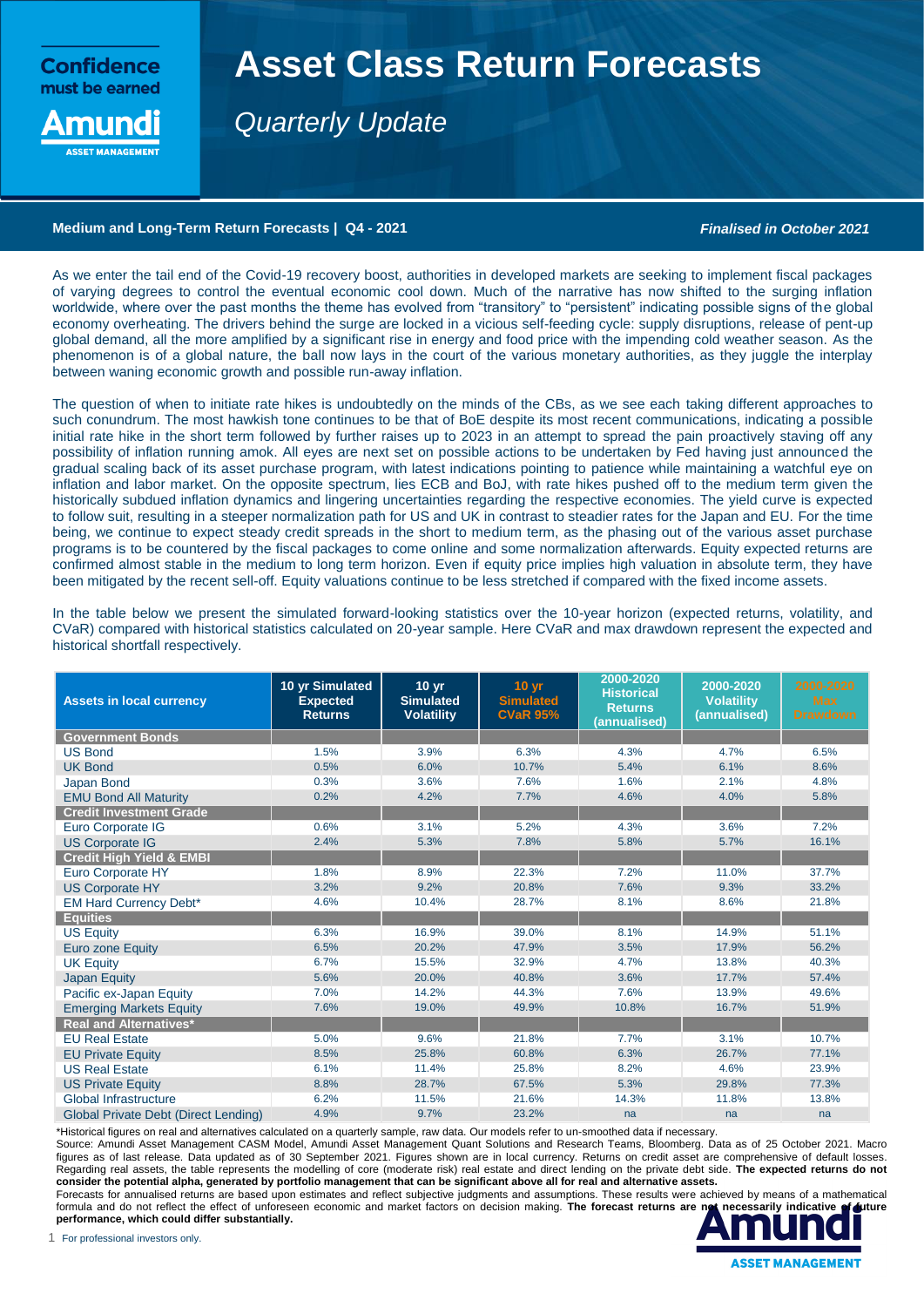# **Asset Class Return Forecasts**





In the chart, we represent the ranges for the expected returns where we excluded the tail scenarios.

**Fixed income assets** are centred on **low positive average returns:** low carry and/or high duration implies negative returns in the left side of the distribution for government assets. Credit returns are supported by the spread component.

On the equity side, the upside potential is double digits for most of the asset classes, but **left tail extends into the negative returns as the time can only partially diversify equity risk**.

Looking at fixed income assets, **differences between medium term** (5 yr) **and longer term** (10 yr) expectations became more **pronounced**, with the medium term expected returns depressed by **the curve shift**, while 10 yr returns benefiting for **the higher carry**.

On credit we also factor in **a downward trend in default rates**, almost offset on the negative side by the lower carry (spreads and yield). **The normalization of the tight valuations will weight on medium term returns.**

**Improving valuations for equity across** the universe and moving to a **long-term** perspective, as an evolution towards a more **neutral stance** is predominant.

*Over the long-term, we confirm the low trend observed for all macro and financial variables Despite some temporary pick-up, we are outlining a convergence to a weak growth potential, slightly lower when compared to the past, while inflation is more sustained but remaining under control around central bank targets* 

Source: Amundi Asset Management CASM Model, Amundi Asset Management Quant Solutions and Research Teams, Bloomberg. Data as of 25 October 2021. Macro figures as of last release. **Data updated as of 30 September 2021**. Equity returns based on MSCI indices. Reference duration are average figures. Local Currency. Returns on credit asset are comprehensive of default losses.

**Forecast and fair values up to 3 years horizon provided by Research team (macro, yields, spread and equity).** Forecasts for annualised returns are based upon estimates and reflect subjective judgments and assumptions. These results were achieved by means of a mathematical formula and do not reflect the effect of unforeseen economic and market factors on decision making.<br>The forecast returns are not necessarily indicative of future performance, which could differ substantially.

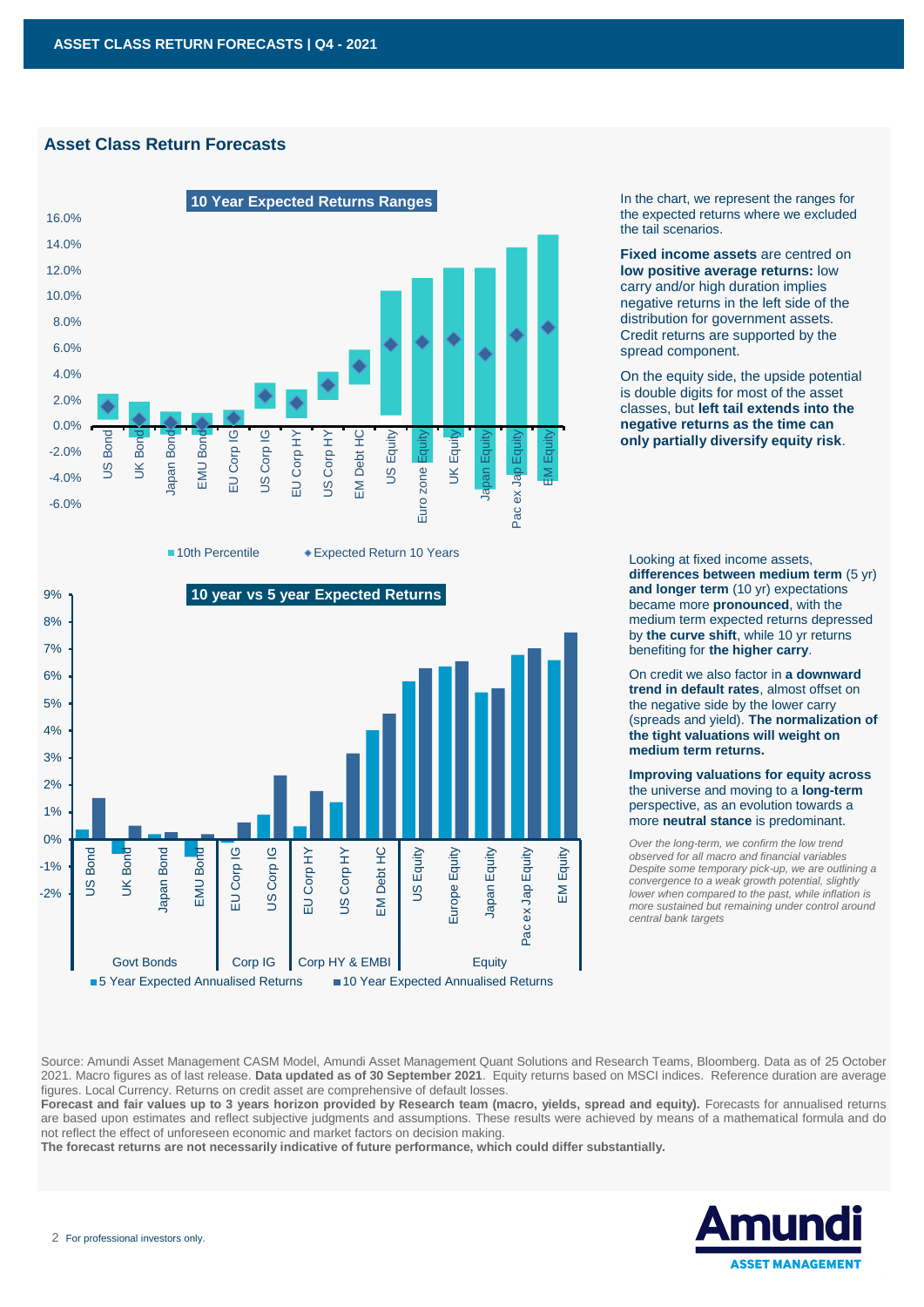# **Asset Class Return Forecasts**

In the following table, we present our annualised return forecasts across different asset classes, calculated as the average of simulated returns, on different forward-looking horizons (at 5 and 10 years). We also report historical figures for annualised returns and volatility calculated on the last 20 years, a sample including the two big crises (GFC and Covid -19).

|                                  |                        |                 | <b>Average Annualised Expected Returns</b> |                                    | 2001-2021<br><b>Historical</b> | 2001-2021                         |
|----------------------------------|------------------------|-----------------|--------------------------------------------|------------------------------------|--------------------------------|-----------------------------------|
| <b>Assets in local currency</b>  | <b>Reference Index</b> | <b>Duration</b> | 5 year Expected<br><b>Returns</b>          | 10 year Expected<br><b>Returns</b> | <b>Returns</b><br>(annualised) | <b>Volatility</b><br>(annualised) |
| Cash                             |                        |                 |                                            |                                    |                                |                                   |
| Euro Cash                        | JPCAEU3M index         | 0.3             | $-0.4%$                                    | 0.1%                               | 1.5%                           | 0.5%                              |
| <b>US Cash</b>                   | <b>JPCAUS3M</b> index  | 0.2             | 0.9%                                       | 1.7%                               | 1.9%                           | 0.5%                              |
| <b>Government Bonds</b>          |                        |                 |                                            |                                    |                                |                                   |
| <b>US Bond</b>                   | <b>JPMTUS Index</b>    | 6.6             | 0.4%                                       | 1.5%                               | 4.3%                           | 4.7%                              |
| <b>UK Bond</b>                   | <b>JPMTUK Index</b>    | 11.9            | $-0.5%$                                    | 0.5%                               | 5.4%                           | 6.1%                              |
| Japan Bond                       | <b>JPMTJP</b> index    | 10.1            | 0.2%                                       | 0.3%                               | 1.6%                           | 2.1%                              |
| Emu Bond - Core                  | <b>JPMTWG</b> index    | 7.8             | $-1.3%$                                    | $-0.4%$                            | 4.1%                           | 4.0%                              |
| Emu Bond - Semi Core (France)    | <b>JPMTFR</b> index    | 8.3             | $-0.7%$                                    | 0.1%                               | 4.4%                           | 4.3%                              |
| <b>Italy Bond</b>                | <b>JPMTIT</b> index    | 7.0             | $-0.2%$                                    | 0.7%                               | 5.2%                           | 5.8%                              |
| Spain Bond                       | <b>JPMTSP</b> index    | 7.4             | $-0.4%$                                    | 0.5%                               | 5.0%                           | 5.2%                              |
| <b>EMU Bond All Maturity</b>     | <b>JPMGEMUI Index</b>  | 7.7             | $-0.6%$                                    | 0.2%                               | 4.6%                           | 4.0%                              |
| <b>Barclays Global Treasury</b>  | <b>BTSYTRUU Index</b>  | 8.1             | 0.2%                                       | 0.9%                               | 4.6%                           | 6.5%                              |
| <b>Credit Investment Grade</b>   |                        |                 |                                            |                                    |                                |                                   |
| Euro Corporate IG                | ER00 index             | 5.2             | $-0.1%$                                    | 0.6%                               | 4.3%                           | 3.6%                              |
| <b>US Corporate IG</b>           | C0A0 index             | 7.1             | 0.9%                                       | 2.4%                               | 5.8%                           | 5.7%                              |
| <b>Barclays Euro Aggregate</b>   | <b>LBEATREU Index</b>  | 6.9             | $-0.5%$                                    | 0.3%                               | 4.3%                           | 3.4%                              |
| <b>Barclays US Aggregate</b>     | <b>LBUSTRUU Index</b>  | 5.9             | 0.6%                                       | 1.9%                               | 4.6%                           | 3.4%                              |
| <b>Barclays Global Aggregate</b> | <b>LEGATRUU Index</b>  | 7.0             | 0.4%                                       | 1.4%                               | 4.7%                           | 5.5%                              |
| <b>Credit High Yield</b>         |                        |                 |                                            |                                    |                                |                                   |
| Euro Corporate HY                | HE00 index             | 3.6             | 0.5%                                       | 1.8%                               | 7.2%                           | 11.0%                             |
| <b>US Corporate HY</b>           | H0A0 index             | 4.0             | 1.4%                                       | 3.2%                               | 7.6%                           | 9.3%                              |
| <b>Emerging Market Debt</b>      |                        |                 |                                            |                                    |                                |                                   |
| <b>EM Hard Currency Debt*</b>    | <b>JPGCCOMP</b> Index  | 6.9             | 4.0%                                       | 4.6%                               | 8.1%                           | 8.6%                              |
| <b>EM-Global Diversified**</b>   | <b>JGENVUUG Index</b>  | 5.2             | 5.2%                                       | 5.6%                               | 6.3%                           | 11.8%                             |
| <b>Convertible Bond</b>          |                        |                 |                                            |                                    |                                |                                   |
| Europe Index (Eur Hedged)        | <b>UCBIFX20 Index</b>  |                 | 2.3%                                       | 3.1%                               | 4.7%                           | 8.7%                              |
| <b>Equities</b>                  |                        |                 |                                            |                                    |                                |                                   |
| <b>US Equity</b>                 | <b>NDDLUS Index</b>    |                 | 5.8%                                       | 6.3%                               | 8.1%                           | 14.9%                             |
| <b>Europe Equity</b>             | NDDLE15 index          |                 | 6.4%                                       | 6.6%                               | 4.5%                           | 15.1%                             |
| Euro zone Equity                 | <b>NDDLEMU</b> Index   |                 | 6.5%                                       | 6.5%                               | 3.5%                           | 17.9%                             |
| <b>UK Equity</b>                 | <b>NDDLUK Index</b>    |                 | 6.0%                                       | 6.7%                               | 4.7%                           | 13.8%                             |
| Japan Equity                     | <b>NDDLJN Index</b>    |                 | 5.4%                                       | 5.6%                               | 3.6%                           | 17.7%                             |
| Pacific ex-Japan Equity          | <b>NDDLPXJ Index</b>   |                 | 6.8%                                       | 7.0%                               | 7.6%                           | 13.9%                             |
| <b>Emerging Markets Equity</b>   | <b>NDLEEGF index</b>   |                 | 6.6%                                       | 7.6%                               | 10.8%                          | 16.7%                             |
| <b>World Equity</b>              | <b>NDDLWI</b> index    |                 | 5.9%                                       | 6.3%                               | 6.6%                           | 14.2%                             |
| <b>AC World Equity</b>           | <b>NDLEACWF Index</b>  |                 | 6.0%                                       | 6.5%                               | 6.8%                           | 14.1%                             |

EM sovereign index are EMBI Global Diversified and EM-GBI Global diversified: \* Hard Currency USD, \*\* USD Unhedged, including the USD currency expectation towards EM currencies. EM Local starting date is 31/12/2002.

Source: Amundi Asset Management CASM Model, Amundi Asset Management Quant Solutions and Research Teams, Bloomberg. Data as of 25 October 2021. Macro figures as of last release. **Data updated as of 30 September 2021**. Equity returns based on MSCI indices. Reference duration are average figures. Local Currency. Returns on credit asset are comprehensive of default losses.

Forecast and fair values up to 3 years horizon provided by Research team (macro, yields, spread and equity). Forecasts for annualised returns are based upon estimates and reflect subjective judgments and assumptions. These results were achieved by means of a mathematical formula and do not reflect the effect of unforeseen economic and market factors on decision making.

**The forecast returns are not necessarily indicative of future performance, which could differ substantially.**